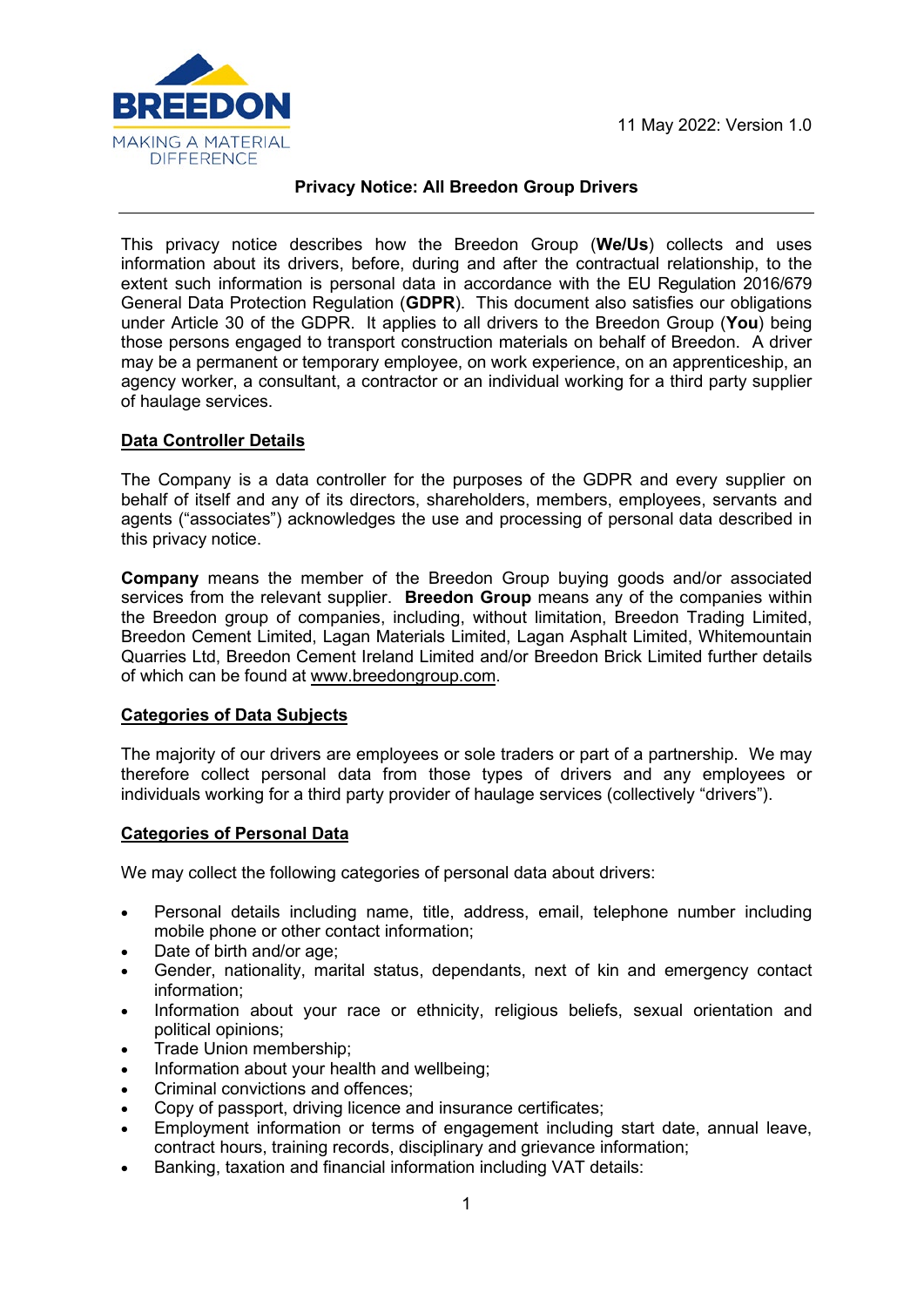- Credit information (through an external third party);
- Electronic identification data including IP address collected through our websites;
- Contractual details including the goods and services provided, trading history with the Company, insurance details and frequency of use;
- Audio recordings of all telephone enquiries and driver communications (**Audio Data**);
- Images (still or video) from the closed circuit television (**CCTV**) on the Company's sites or from onboard vehicle monitoring (**CCTV Data**);
- Telemetry data from onboard tracking systems (**Telemetry Data**); and/or
- Real time location tracking from our onboard tracking systems (**Live Tracking Data**).

Due to the Coronavirus pandemic, in addition to the collection of personal data as mentioned above, Breedon may also be required to collect the following information from suppliers when attending at one of our Breedon sites in order to comply with the Government's legislation/guidelines in respect of any track and trace system:

- information to determine whether a supplier has experienced or are maybe experiencing Covid-19 symptoms (which may include temperature checks) or are in any of the high-risk categories which are most vulnerable to become infected and seriously ill (**Health Information**); and/or
- a positive result for Covid-19; details of anyone a supplier may have been in contact with who has tested positive for Covid-19 or presented with symptoms; whether a supplier has been asked to self-quarantine within the preceding 14 days; and/or where a supplier has travelled to in the preceding 14 days (**Contact History**).

### **Source of personal data**

Most of the information we obtain comes directly from the driver. In the case of Audio Data and CCTV Data from our IT systems and Live Tracking Data and Telemetry Data from our vehicle tracking systems. Some information may come from external third party credit reference agencies or credit insurers. If you don't provide us with this data we may be unable to enter into or conclude a contract with you.

## **Purposes of Data Processing**

The Company collects and processes data about drivers, some of which may be personal data as defined under GDPR, Audio Data, CCTV Data, Live Tracking Data and Telemetry Data, for purposes which include:

- As necessary to **perform a contract** with a driver including:
	- o To take steps at the driver's request prior to entering into a contract;
	- $\circ$  To decide whether to enter into a contract:
	- $\circ$  To make credit decisions about the driver or its associates regarding the contract or the entering into of a new contract with us;
	- o To manage, perform and operate the contract and the driver's account;
	- o To update our records;
	- $\circ$  To resolve any complaints in relation to the contract;
	- $\circ$  To pay a driver, including any overtime;
	- o Conducting performance reviews, managing performance and determining performance requirements;
	- $\circ$  Assessing qualifications for a particular job or task, including decision making about the driver;
	- $\circ$  Making arrangements for the termination of our working relationship;
	- o Education, training and development requirements.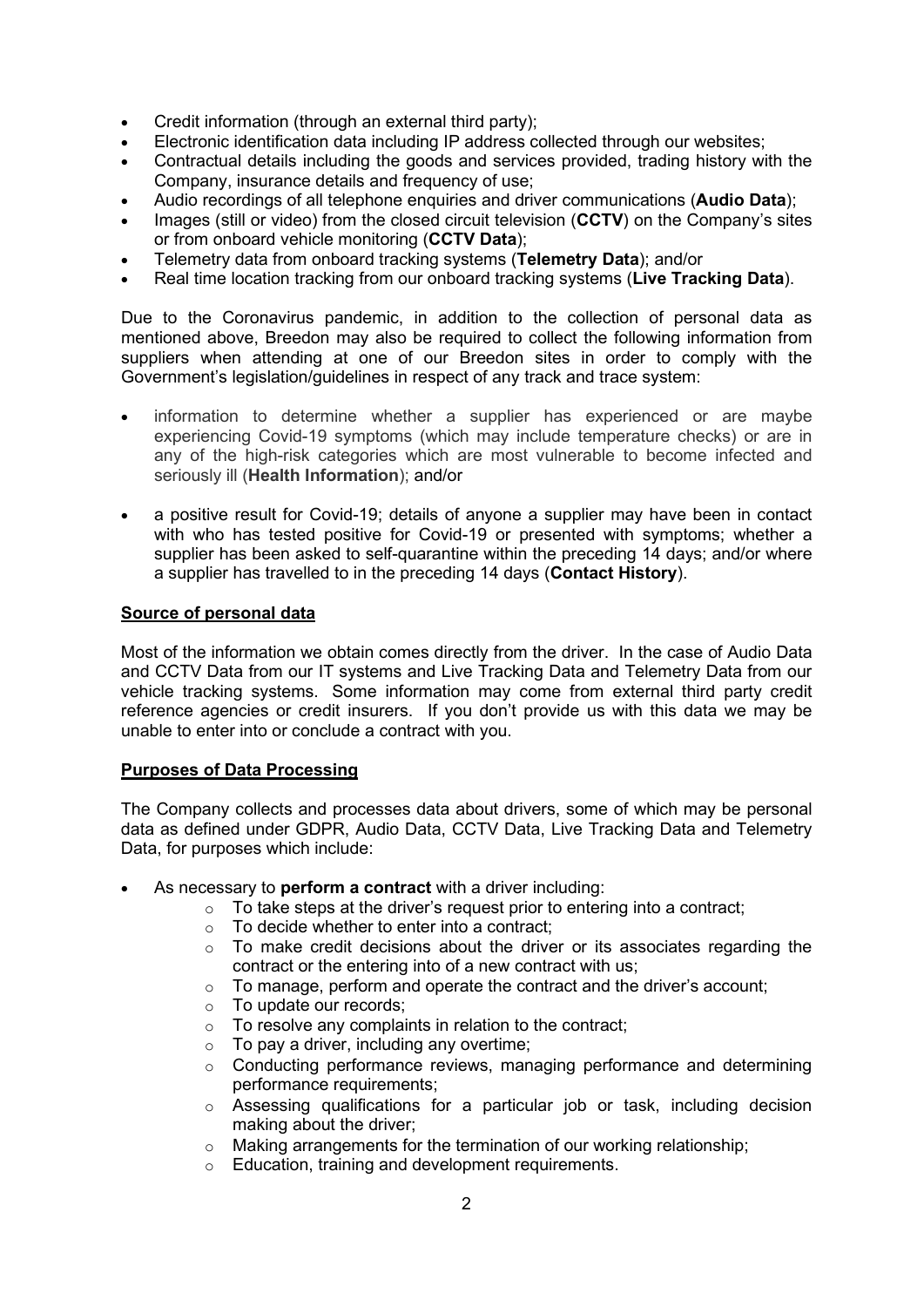- As necessary for our own **legitimate interests** or those of other persons and organisation, for example:
	- o For good governance, accounting and managing and auditing our business operations;
	- o To search credit reference agencies;
	- o To protect the health and safety of workers and others;
	- $\circ$  Maintaining, monitoring, improving and enhancing our goods and services;
	- o To monitor Audio Data, CCTV Data, Live Tracking Data and Telemetry Data for:
		- quality control and training;
		- improvements in the systems;
		- the detection and prevention of crime or unauthorised use of our systems;
		- updating our customers as to the location of a driver;
		- dealing with legal disputes involving You, or other workers, including but not limited to verification of information provided and accidents at work;
		- conducting data analytics studies to review and better understand job management performance and route mapping optimisation.
- As necessary to comply with our **legal obligations** for example:
	- o Where disclosure is necessary for or in connection with any legal proceedings (including prospective legal proceedings), for obtaining legal advice or for establishing, exercising or defending legal rights;
	- o For tax collection purposes;
	- $\circ$  To comply with any regulatory obligations to which we are subject;
	- o Where we are required to do so by law (including under any legislation, or by a court or tribunal in any jurisdiction);
	- o All Health Information and Contact History will be obtained in order that we can keep you and others safe and/or where we are required to comply with Government legislation/guidelines in respect of any track and trace system as part of a response to Covid-19;
	- o For fraud prevention and money laundering purposes in compliance with our statutory obligations.

Where a driver is also an employee we also process personal data in accordance with the *[GDPR Privacy Notice All Breedon Group Workers](https://www.breedongroup.com/images/uploads/ce_files/GDPR_Privacy_Notice_All_Breedon_Group_Workers_-_1_April_2021_v_4.0.pdf)*.

## **Categories of Personal Data Recipients**

We disclose personal data to a number of recipients which includes the following categories of persons:

- Other companies within the Breedon Group;
- Auditors and professional advisors, such as our bankers, lawyers and consultants;
- Law enforcement officials and statutory or regulatory authorities and courts;
- Third party service providers, such as providers of CCTV management; Audio Data management; IT system management; on board tracking systems; credit checks; contractors or subcontractors or associated services necessary to perform the contract;
- Customers to inform them of your location via Live Tracking Data.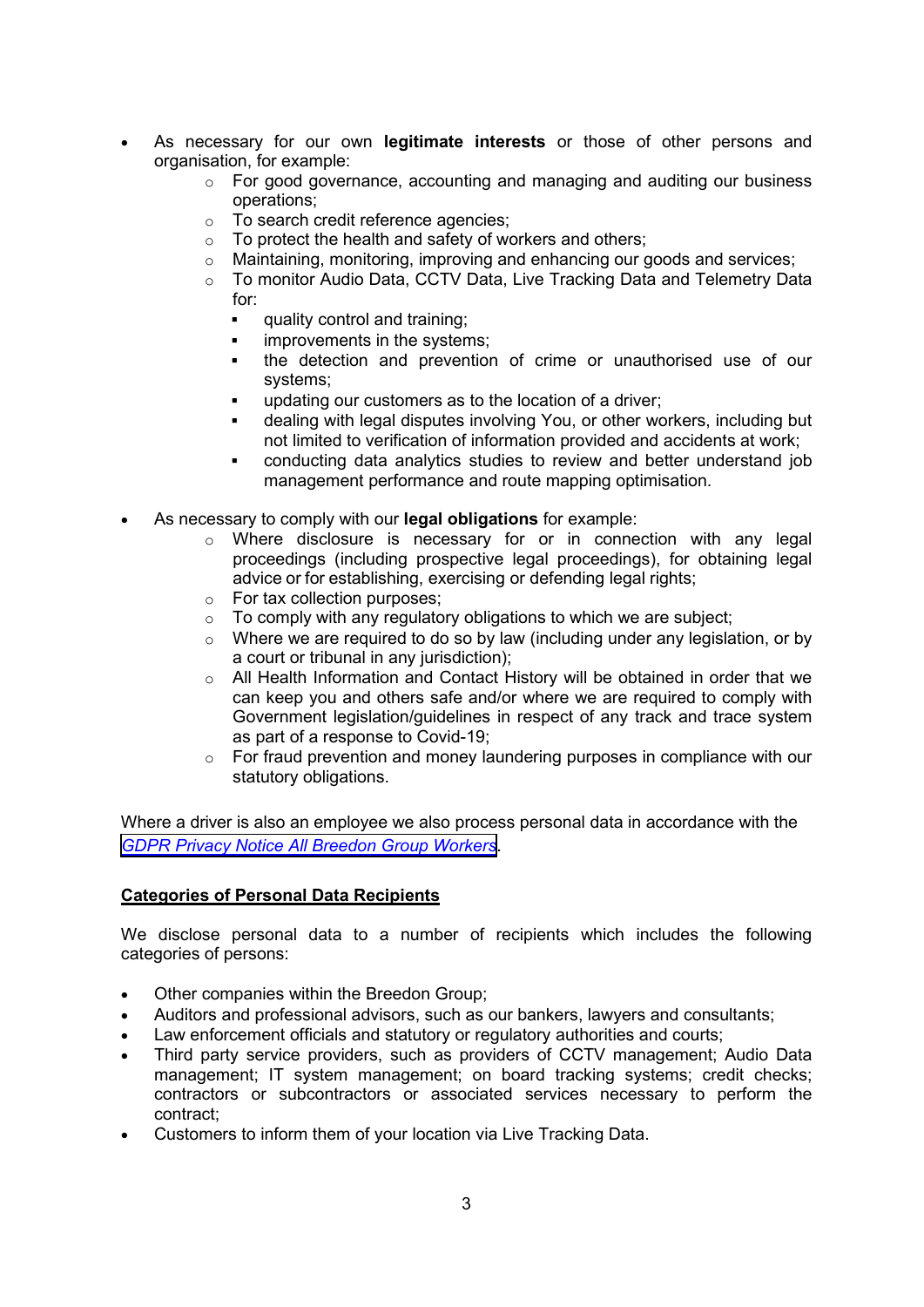We may use and replace any third party which we wish to use to assist us in meeting its obligations under the contract, and where such third party is a processor of personal data, this constitutes prior general written authorisation as envisaged by Article 28(2) of the GDPR.

We may transfer personal data outside the EEA in accordance with the principles of the GDPR.

### **Data Protection Principles**

We will comply with data protection law which includes the GDPR (**Data Protection Laws**) applicable in the country in which the Company operates. This says that the personal information we hold must be:

- 1. Used lawfully, fairly and in a transparent way.
- 2. Collected only for valid purposes that have been clearly explained and not used in any way that is incompatible with those purposes.
- 3. Relevant to the purposes we have told you about and limited only to those purposes.
- 4. Accurate and kept up to date.
- 5. Kept only as long as necessary for the purposes we have told you about.
- 6. Kept securely.

### **Personal Data Retention Periods**

Except as otherwise permitted or required by applicable law or regulation, we only retain personal data for as long as necessary to fulfil the purposes we collected it for, as required to satisfy any legal, accounting, or reporting obligations, or as necessary to resolve disputes.

We typically retain personal data obtained from suppliers for 6 years after the completion or termination of the contract, save for Audio Data and Live Tracking Data which is retained for 6 months and Telemetry Data or CCTV Data which is retained for 30 days.

#### **Technical and Organisational Security Measures**

We have implemented technical and organisational security measures to protect personal data.

#### **Duty to inform us of changes**

It is important that the personal information we hold about suppliers is accurate and current. We ask all our suppliers to keep us informed if personal information changes during your contractual relationship with us.

#### **Suppliers' rights in connection with personal information**

Under certain circumstances, by law suppliers have the right to:

- **Request access** to personal information.
- **Request correction** of the personal information that we hold.
- **Request erasure** of personal information.
- **Object to processing** of personal information where we are relying on a legitimate interest (or those of a third party) and there is something about the particular situation which makes you want to object to processing on this ground.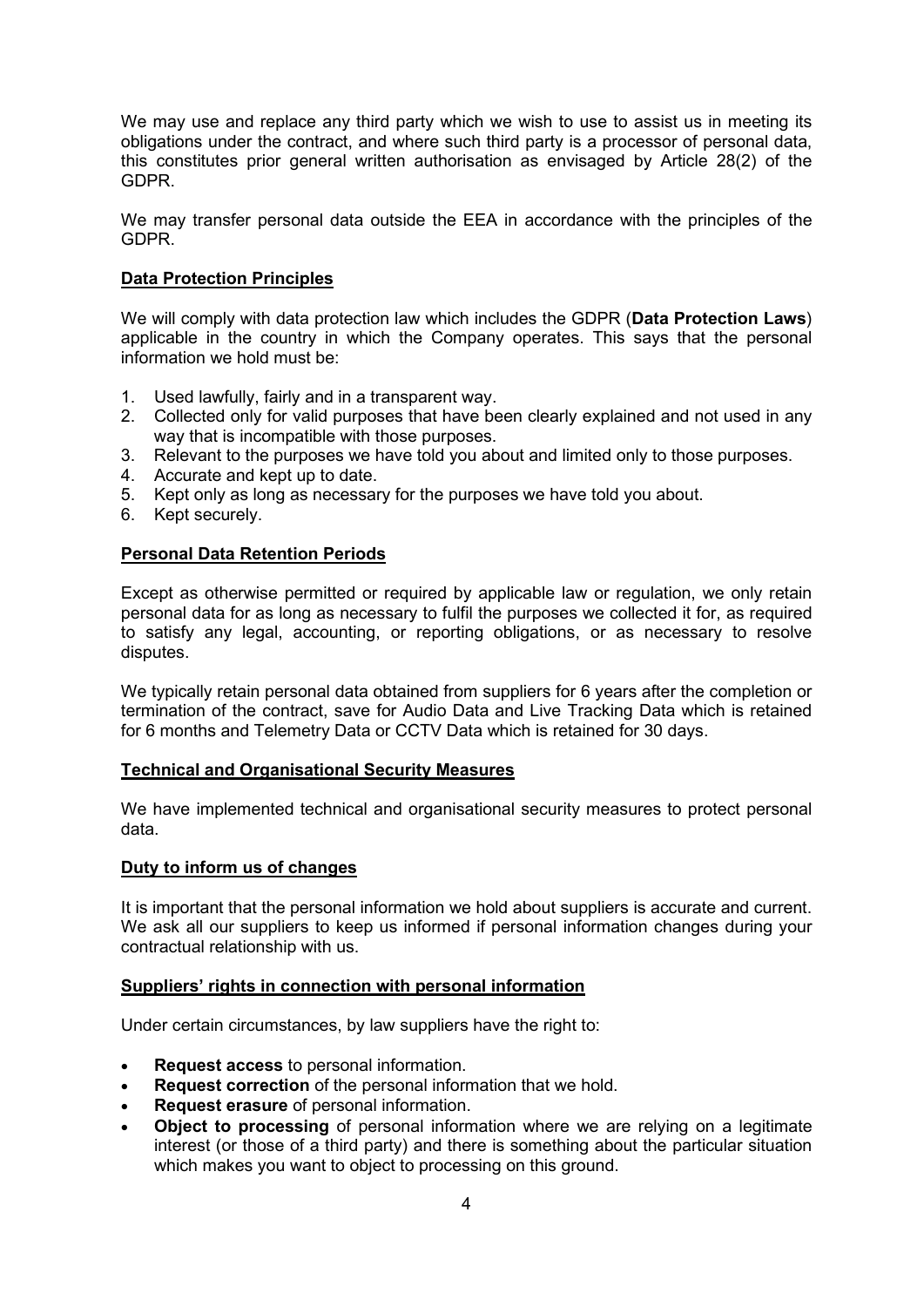- **Request the restriction of processing** of personal information.
- **Request the transfer** of personal information to another party.

If you want to review, verify, correct or request erasure of your personal information, object to the processing of your personal data, or request that we transfer a copy of your personal information to another party, please contact the Breedon Group.

You may make a complaint to the local data commissioner's office in which the Company operates if you are dissatisfied as to how your personal data is being processed.

### **Data Processors**

For the purposes of the contract and GDPR, we are of the view that it is the Company which is the data controller. However, if the Company is deemed to be acting as data processor for the purposes of the contract (or the supplier is held to be a data processor in relation to any of the Company's personal data they receive during the contract) then the relevant processor shall:

- act only on the written instructions of the controller (unless required by law to act without such instructions);
- ensure that people processing the data are subject to a duty of confidence;
- take appropriate measures to ensure the security of processing:
- only engage a sub-processor with the prior consent of the data controller and a written contract;
- assist the data controller in providing subject access and allowing data subjects to exercise their rights under the GDPR;
- assist the data controller in meeting its GDPR obligations in relation to the security of processing, the notification of personal data breaches and data protection impact assessments;
- delete or return all personal data to the controller as requested at the end of the contract; and
- submit to audits and inspections, provide the controller with whatever information it needs to ensure that they are both meeting their Article 28 obligations, and tell the controller immediately if it is asked to do something infringing the GDPR or other data protection law of the EU or a member state.

Each of the parties, shall, comply with its obligations under the GDPR, shall co-operate with the relevant supervisory authorities and upon request provide the other with reasonable assistance, information and cooperation, at its own expense, to ensure the other party's compliance with their respective obligations.

## **Changes to this Record of Processing Activities**

We reserve the right to amend this Privacy Notice from time to time consistent with the GDPR and other applicable data protection requirements.

#### **Make a complaint**

You have the right to make a complaint at any time to the Information Commissioner's Office, the UK supervisory authority for data protection issues (*[www.ico.org.uk](http://www.ico.org.uk/)*) or the Irish Data Commissioner's Office (*www.dataprotection.ie*). We would, however, appreciate the chance to deal with your concerns before you approach them so please contact us in the first instance.